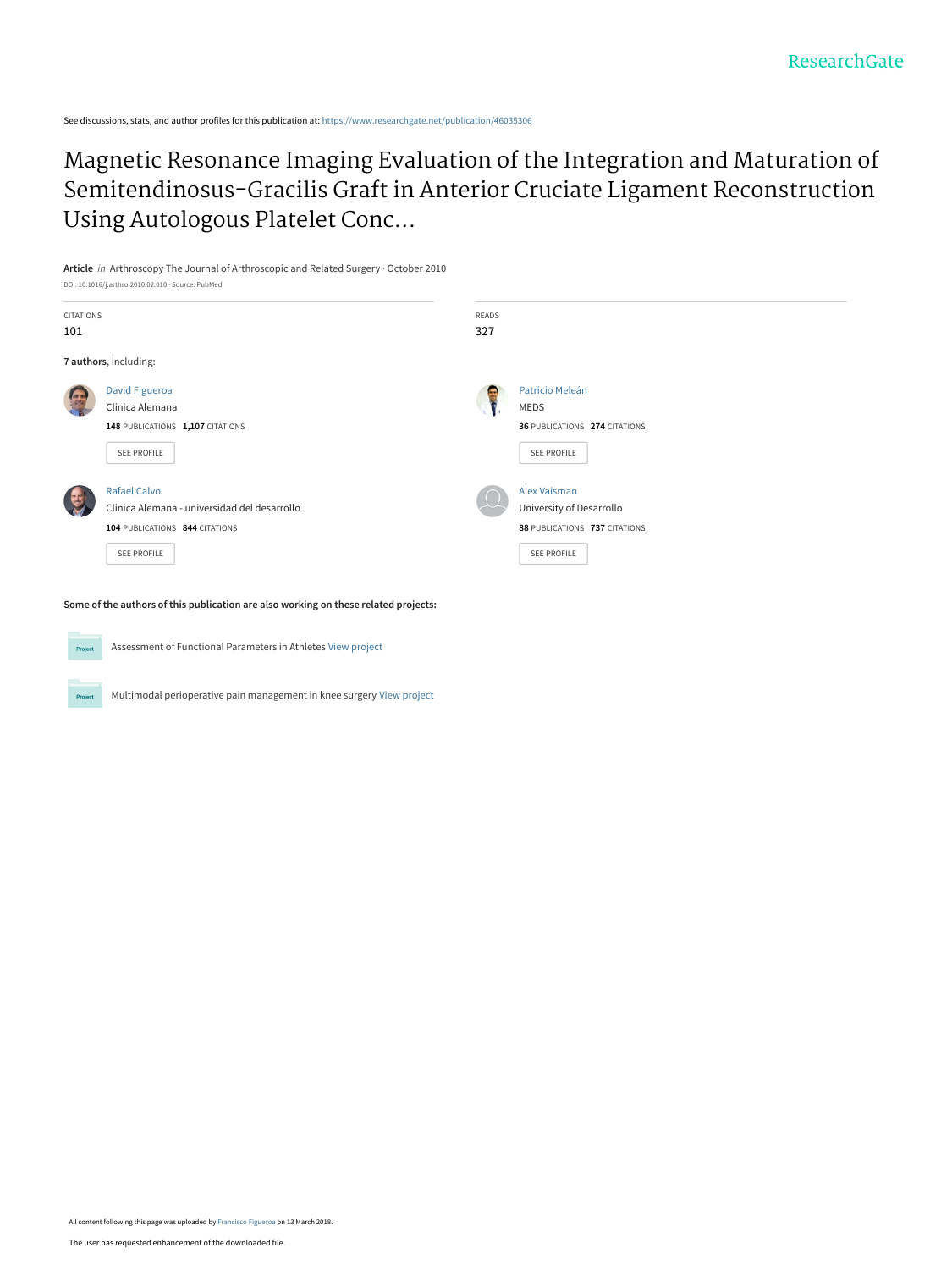# Magnetic Resonance Imaging Evaluation of the Integration and Maturation of Semitendinosus-Gracilis Graft in Anterior Cruciate Ligament Reconstruction Using Autologous Platelet Concentrate

David Figueroa, M.D., Patricio Melean, M.D., Rafael Calvo, M.D., Alex Vaisman, M.D., Nicolás Zilleruelo, M.D., Francisco Figueroa, M.D., and Ignacio Villalón, M.D.

**Purpose:** To evaluate integration and maturation of semitendinosus-gracilis (STG) grafts in anterior cruciate ligament (ACL) reconstruction with magnetic resonance imaging (MRI) in patients who underwent ACL reconstruction with STG with and without autologous platelet concentrate (APC). **Methods:** A randomized single–blinded evaluator prospective study was performed in 2 consecutive series of patients who underwent reconstruction over a 14-month period: 30 with APC use (group A) and 20 as control subjects (group B). At 6 months, an MRI evaluation was performed, with observation of the graft's maturation and presence or absence of synovial fluid at the tunnel-graft interface. To facilitate interpretation, a scoring scale was designed to evaluate graft integration and maturation. **Results:** Regarding the presence of synovial fluid at the bone-graft interface, the test was negative in 86.84% of patients in group A and 94.74% in group B. A disorganized autograft signal pattern was found in 2.63% in group A and 5.26% in group B. Signal intensity was considered hypointense in 63.16% in group A and 42.11% in group B, isointense in 34.21% in group A and 52.63% in group B, and hyperintense in 0% in both groups. The final mean score was 4.45 points in group A and 4.2 points in group B ( $P \ge 0.05$ ). Poor integration was found in 2.63% in group A and 5.26% in group B ( $P = .214$ ). Good integration was found in 97.37% in group A and 94.74% in group B (*P* .784). **Conclusions:** In our consecutive series of patients who underwent ACL reconstruction with STG grafts, 1 group with intraoperative APC use versus a control group, followed up by MRI at 6 months after reconstruction, we did not find any statistically significant benefit in the APC group in terms of integration assessment and graft maturation (ligamentization). **Level of Evidence:** Level III, case-control study.

*The authors report no conflict of interest.*

*Received July 14, 2009; accepted February 12, 2010.*

In the literature there is little information documenting<br>the maturation and integration characteristics of semithe maturation and integration characteristics of semitendinosus-gracilis (STG) grafts with the bone tunnels in patients who have undergone anterior cruciate ligament (ACL) reconstruction with concomitant application of autologous platelet concentrate (APC)[.1-5](#page-7-0)

At present, there is increasing interest in the use of APC in knee surgery, with the goal of improving tissue healing[.1-9](#page-7-0) Activated platelets release the content of their granules, which enclose about 30 bioactive proteins (growth factors and cytokines). These cytokines attract macrophages, mesenchymal cells, and osteoblasts predominantly, removing necrotic tissue and stimulating tissue regeneration.

*From the Knee Surgery Unit, Orthopaedic Surgery Department, and Radiology Department, Clínica Alemana and Universidad del Desarrollo, Santiago, Chile.*

*Address correspondence and reprint requests to David Figueroa, M.D., Knee Surgery Unit, Orthopaedic Surgery Department, Universidad del Desarrollo, Apoquindo 3990, Office 401, Las Condes, Santiago, Chile. E-mail: [dfigueroa@alemana.cl](mailto:dfigueroa@alemana.cl)*

*<sup>© 2010</sup> by the Arthroscopy Association of North America 0749-8063/9418/\$36.00 doi:10.1016/j.arthro.2010.02.010*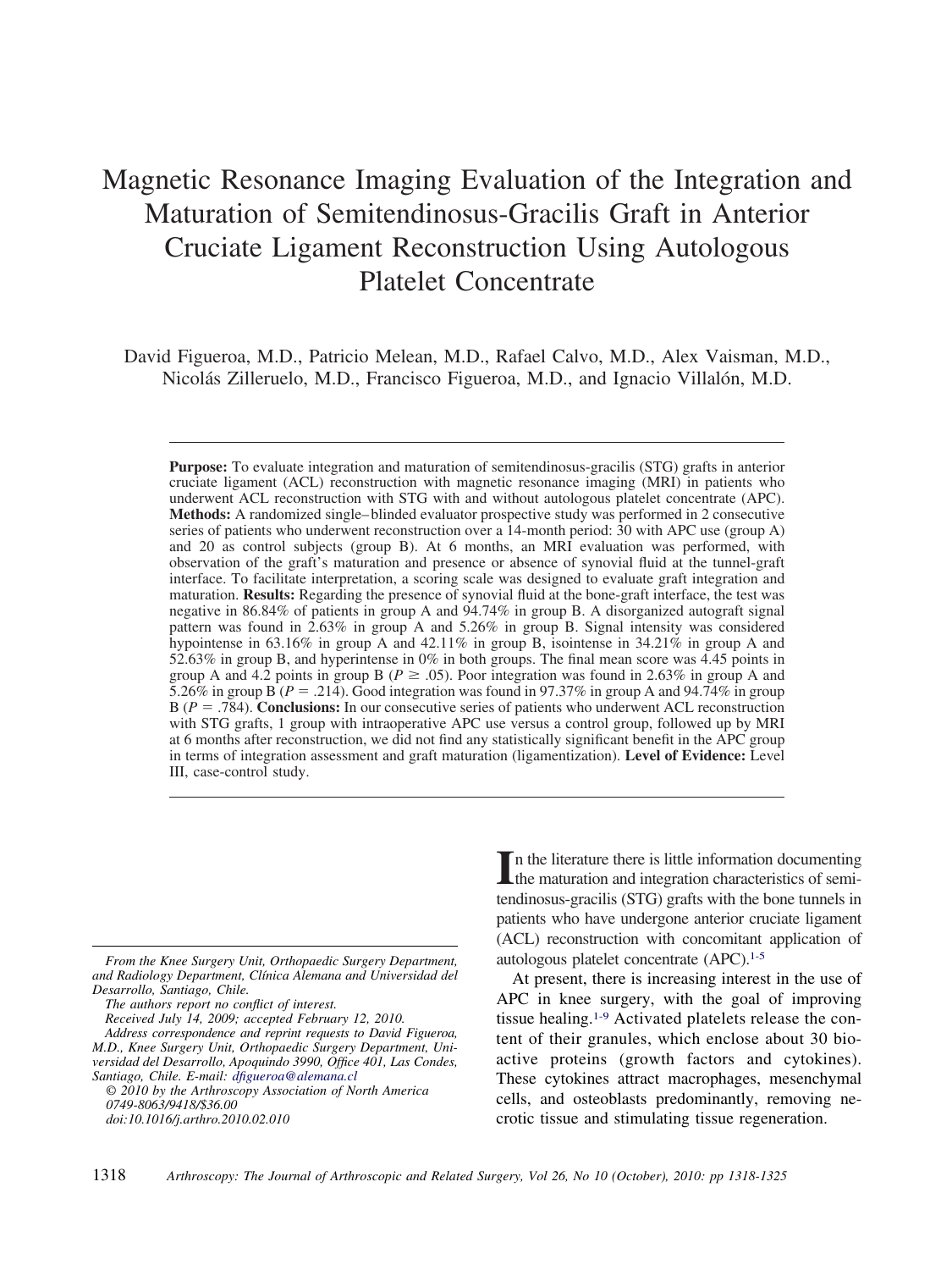An argument can be made that APC may improve the mechanical properties of ACL grafts. However, no consensus exists. The current literature concludes that further clinical studies with greater levels of evidence are required to facilitate the understanding of the mechanism of action on different tissues when APC is used during ACL reconstruction[.1,2,10](#page-7-0)

The purpose of this study is to analyze integration and maturation of STG grafts with magnetic resonance imaging (MRI) in a group of patients who underwent ACL reconstruction and simultaneous application of APC, comparing them with a control group.

We hypothesized that the application of APC to the bone tunnels as well as the graft at the time of final fixation would lead to a more rapid integration with the bone tunnel and an enhanced ligamentization process.

### **METHODS**

A prospective, randomized, single–blinded evaluator followed up 2 consecutive series of patients who underwent ACL reconstruction procedures with STG grafts over a period of 14 months.

With biostatistics, the sample's number was determined: assuming a 3% mean difference between both groups with and without APC use and an SD of 3%, with a confidence interval of 95% and statistical power of 80% (20% maximum  $\beta$  error), a minimum of 20 patients per group was required to achieve statistical significance at  $P \leq .05$ .

The total sample in our study was 50 patients having similar characteristics, who underwent reconstruction by the same surgical technique by the same group of surgeons, following the same postoperative rehabilitation protocol: 30 patients had concomitant application of APC (group A) and 20 patients without APC were used as control subjects (group B). Before the initiation of this work, the ethics committee of our institution approved this study.

The inclusion criteria were primary acute ACL rupture and patient's approval by signing an informed consent form regarding the procedure. The exclusion criteria were other types of reconstruction, other types of grafts, multiligament lesions, and inflammatory joint diseases. Postoperative complications were documented during follow-up.

APC use in ACL reconstruction with STG was performed in a simple aleatory manner: the possible benefits of APC use were discussed with each patient during the preoperative consultation in the sports medicine clinic; those who approved its use signed the consent form, whereas those who declined APC use comprised the control group. Once we reached the appropriate number of cases in each group, statistical analysis was performed.

Concomitant to the surgical procedure, the APC was prepared by the technique provided by the manufacturer (Magellan system; Medtronic, Minneapolis, MN): we extracted 55 mL of the patient's blood and placed it in a test tube containing 5 mL of citrate. The sample was centrifuged at 3,200 rpm over a period of 15 minutes. After centrifugation, 3 zones were identified in the tube: the upper layer, containing plateletpoor plasma; the middle layer, containing platelet-rich plasma; and the bottom layer, containing erythrocytes. The middle layer (platelet-rich plasma or APC) was extracted and placed with an APC system syringe in the bone tunnels and in the graft once the reconstruction was finished, with all the intra-articular fluid instilled during arthroscopy having been previously removed. We applied 10 mL of APC under arthroscopy in both the tibial (3 mL) and femoral (3 mL) tunnels with the long needle syringe present in the Magellan system with the graft placed in its final position. The consistency of the APC when it was applied was almost gel like. After APC instillation into bone tunnels (6 mL including the femoral and tibial tunnels), the remaining 4 mL was directly applied in the intra-articular portion of the graft. In the MRI analysis of our series, graft ligamentization was evaluated by studying the imaging intensity of the intra-articular portion of the graft.

All cases analyzed in this study were reconstructed with hamstring tendons fixed in the femoral tunnel with the Transfix system (Arthrex, Naples, FL) and in the tibial tunnel with Delta absorbable screws (Arthrex) by 2 experienced sports medicine surgeons. The use of hamstring autografts with transtibial and singlebundle techniques and the procedures performed by the same surgical team allowed us to have standardized results, with a mean tibial and femoral tunnel length of  $9 \pm 1.3$  mm (range, 7 to 11 mm).

Both groups of patients underwent the same accelerated rehabilitation protocol after ACL reconstruction, which consisted of immediate postoperative rest and continuous passive mobilization twice daily from the first postoperative day, in addition to ambulation with 2 crutches, isometric quadriceps exercises, and manual patellar mobilization [\(Table 1\)](#page-3-0).

Six months after reconstruction, axial, coronal, and sagittal MRI sections with proton density–weighted, T1-weighted, and T2-weighted sequences were obtained to evaluate the characteristics of graft integra-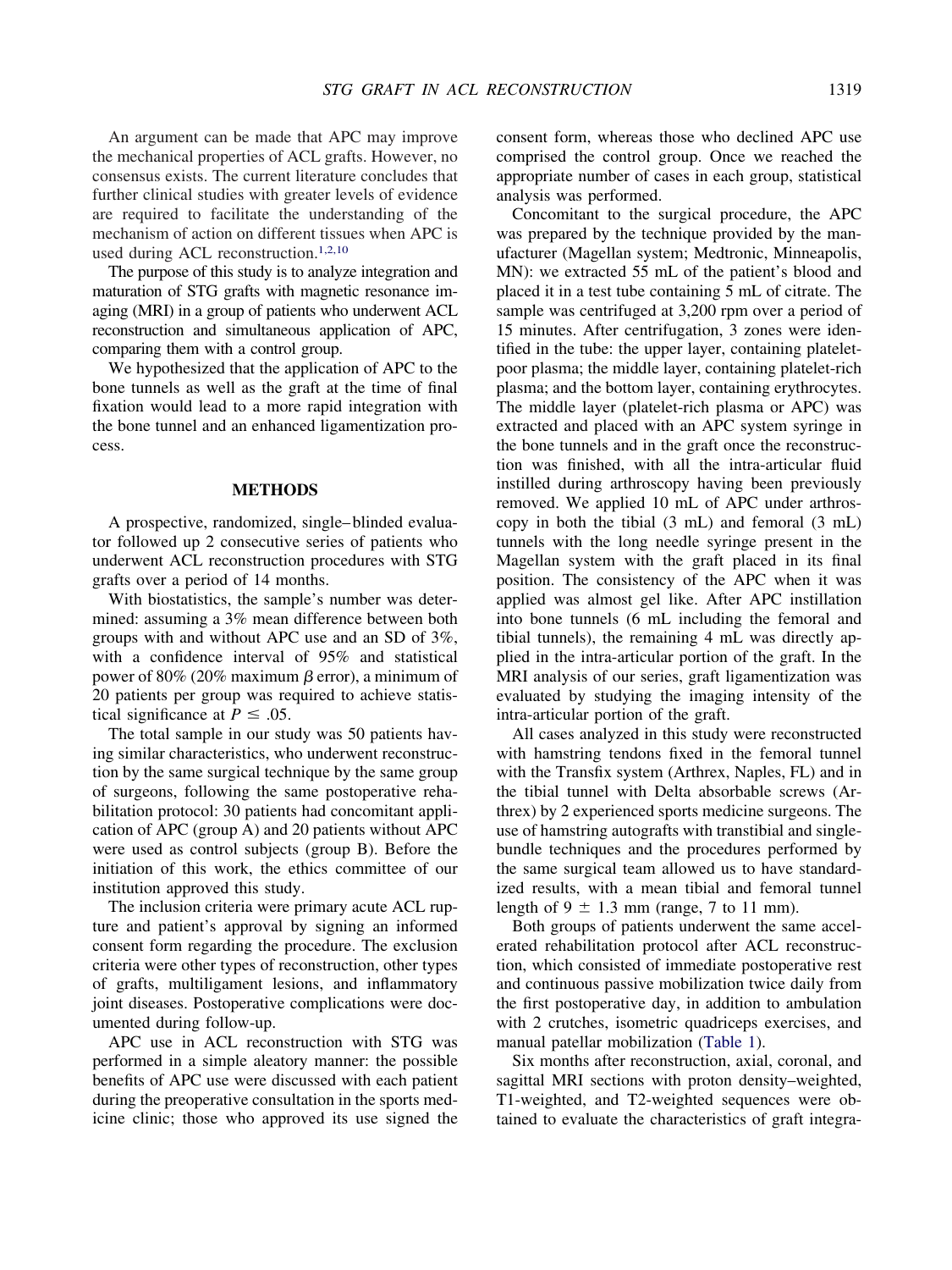<span id="page-3-0"></span>

|               | Immediate POP                     | First Day POP                                  | First Week POP              | Third Week POP           | Fourth Week POP          | Second Month<br><b>POP</b> | Sixth-<br>Eighth<br>Month POP |
|---------------|-----------------------------------|------------------------------------------------|-----------------------------|--------------------------|--------------------------|----------------------------|-------------------------------|
| Mobility      | $0^{\circ}$ -90 $^{\circ}$ in PCM | $0^{\circ}$ to $100^{\circ}$ -120 <sup>°</sup> | $0^{\circ}$ -120 $^{\circ}$ | Complete                 | Complete                 | Complete                   | Complete                      |
| Walking       | _                                 | Assisted (2 crutches)                          | Assisted (2 crutches)       | Assisted (1 crutch)      | Free                     | Free                       | Free                          |
| Therapy       | –                                 | Patellar mobilization                          | Free ROM                    | Free ROM                 | Free ROM                 |                            |                               |
|               |                                   | Quadriceps isometrics                          | Patellar mobilization       | Patellar mobilization    | Patellar mobilization    |                            |                               |
|               |                                   |                                                | <b>TENS</b>                 | Quadriceps strengthening | Quadriceps strengthening |                            |                               |
|               |                                   |                                                | Cryotherapy                 | <b>TENS</b>              | <b>TENS</b>              |                            |                               |
|               |                                   |                                                |                             | Cryotherapy              | Cryotherapy              |                            |                               |
| Gym           |                                   |                                                |                             |                          | Stationary bicycle       | Stationary bicycle         |                               |
|               |                                   |                                                |                             |                          | Treadmill walk           | Treadmill walk             |                               |
|               |                                   |                                                |                             |                          |                          | Dumbbell work              |                               |
| <b>Sports</b> |                                   |                                                |                             |                          | Swimming                 | Swimming                   | Return to                     |
|               |                                   |                                                |                             |                          |                          | Soft jogging               | sports                        |

**TABLE 1.** *Accelerated Rehabilitation Protocol After ACL Reconstruction*

Abbreviations: POP, postoperatively; PCM, passive continuous motion; ROM, range of motion; TENS, transcutaneous electrical nerve stimulation.

tion into bone. A scoring scale was designed to facilitate evaluation of the grafts. The predominant signal intensity  $(0.50\% \text{ of } \text{graff} \text{ surface})$  was used to define graft status when studied by MRI on the chosen plane, similar to all of the cases analyzed (Fig 1), in addition to the presence or absence of synovial fluid at the tunnel-graft interface [\(Fig 2\)](#page-4-0). The 2 evaluated parameters have been validated in different previous studies[.1,2,10](#page-7-0) We defined scores in the range of 1 to 2 points as scarce integration and scores in the range of 3 to 5 points as adequate integration [\(Table 2\)](#page-4-0). This scoring scheme has not been validated in the literature.

MRI scans were performed with a 1.5-T GE resonator (GE Medical Systems, Milwaukee, WI).

We documented the integration-measuring parameters in sagittal sections in a T2 sequence. The MRI scans were evaluated blindly by 2 radiology subspecialists in musculoskeletal pathology. To define the signal intensities of the grafts, they were compared with the intensities of the signals of the native semimembranosus muscle tendons in T2 sequences. The most useful images for comparison purposes were those corresponding to sagittal views. They were classified as hypointense (lower signal intensity than that of the semimembranosus muscle tendon), isointense (equal signal intensity to that of the semimembranosus muscle tendon), or hyperintense (higher signal intensity than that of the semimembranosus muscle tendon).

To determine the presence of synovial fluid in the tunnel-graft interface, fluid-sensitive sequences were used; T2 potentiated sequences were the most helpful for this purpose. If an area of higher signal intensity between the graft and the bone tunnel was observed, it was classified as positive for the presence of synovial fluid at the tunnel-graft interface. In the absence of this finding, the MRI scan was classified as negative



**FIGURE 1.** Sagittal MRI sections in T2 sequences 6 months postoperatively. (A) The arrow indicates the disorganized signal pattern in the graft. (B) The arrow indicates the hypointense signal pattern in the graft. (C) The arrow indicates the isointense signal pattern in the graft.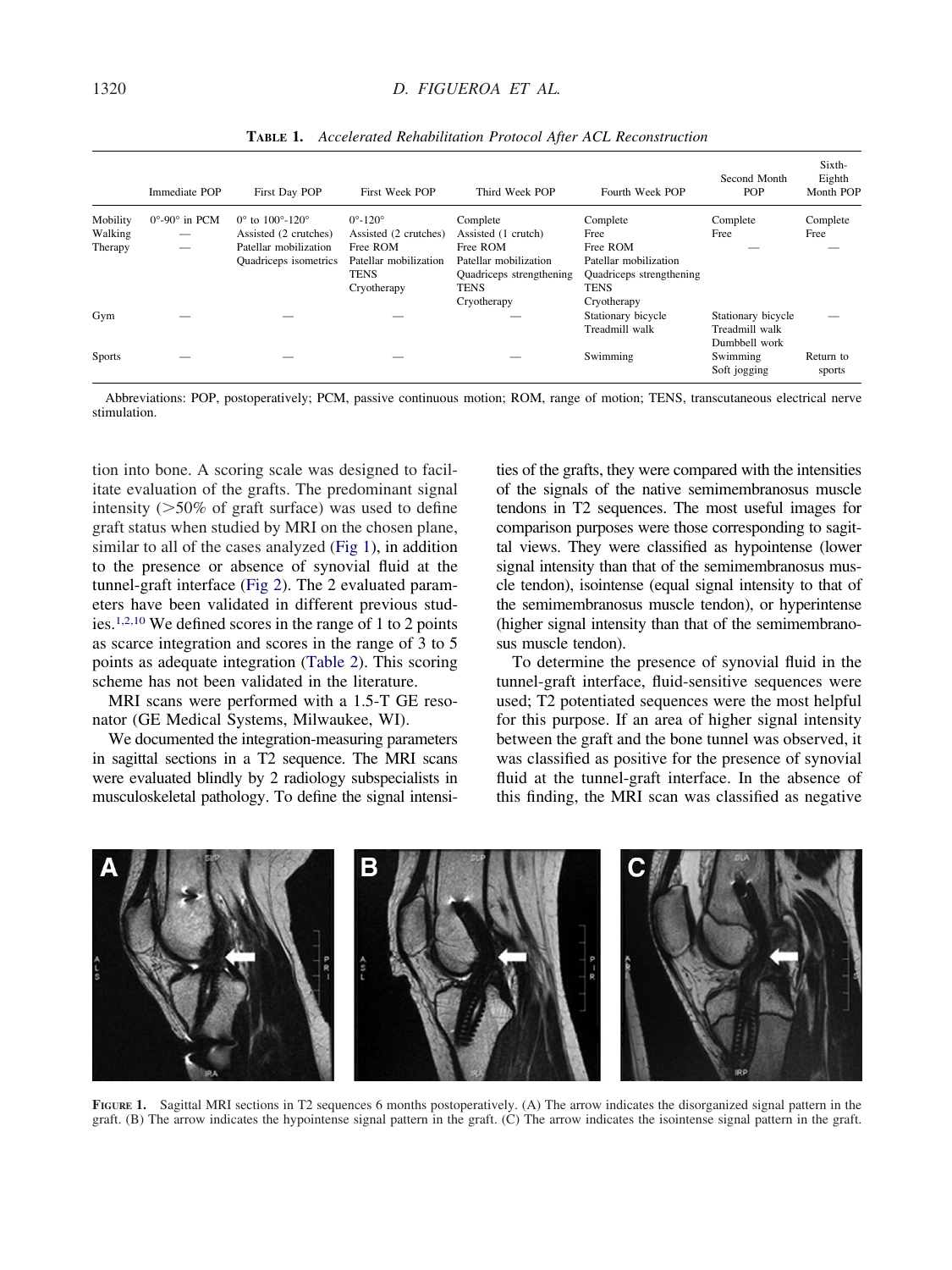

<span id="page-4-0"></span>**FIGURE 2.** Sagittal MRI sections in T2 sequences 6 months postoperatively. (A) The arrow indicates a hyperintense white signal in the thickness of the bone tunnel, which documents the presence of synovial fluid at the bone tunnel–graft interface. (B) The absence of synovial fluid at the bone tunnel–graft interface is seen.

for synovial fluid at the bone tunnel–graft interface. Regarding synovial fluid presence at the bone-tunnel interface, MRI evaluations were performed in both the tibial and femoral tunnels. A positive finding was noted regardless of its location.

We defined our scoring scale in an arbitrary manner. Regarding graft signal intensity, 3 parameters could be reported: hyperintense, isointense, and hypointense. A score was assigned to each: 1, 2, and 3 points, respectively. Regarding synovial fluid presence, 2 possible findings could be reported: positive or negative. We assigned 1 point for positive and 2 points for negative synovial fluid at the graft-tunnel interface.

We also documented KT-1000 results (MEDmetric,

| <b>TABLE 2.</b> Evaluated Parameters With MRI Use in |                                           |  |  |
|------------------------------------------------------|-------------------------------------------|--|--|
| ACL-Reconstructed Patients With and Without APC:     |                                           |  |  |
|                                                      | Hamstring Graft Characterization Criteria |  |  |

|                                                                              | Score<br>(Points) |
|------------------------------------------------------------------------------|-------------------|
| Integration: Synovial fluid at tunnel-graft interface<br>(femoral or tibial) |                   |
| Positive                                                                     | 1                 |
| Negative                                                                     | 2                 |
| Ligamentization: Graft signal pattern $($ >50%)                              |                   |
| Hypointense                                                                  | 3                 |
| Isointense                                                                   | $\mathfrak{D}$    |
| Hyperintense                                                                 |                   |
| Characterization of graft                                                    |                   |
| Poor                                                                         | 2                 |
| Adequate                                                                     | $3 - 5$           |

NOTE. Scores are assigned to each evaluated parameter (integration and ligamentization). The addition of both parameters allows us to classify the MRI characterization as poor or adequate. San Diego, CA) at 6 months' follow-up, at a mean of 6.4 months (range, 5 to 7 months) after reconstruction.

In the APC group (group A), there were 18 male patients and 12 female patients. The mean age was 26.8 years (range, 14 to 28 years), and MRI was done on average at 6.2 months (range, 5 to 7 months) after reconstruction. In the group without APC (group B), there were 15 male patients and 5 female patients. The mean age was 23.6 years (range, 13 to 35 years), and MRI was done on average 6.1 months (range, 6 to 7 months) after reconstruction. There were no significant differences between groups regarding gender, age, and time of MRI follow-up.

Statistical analysis of the continuous variables was done by comparing the mean values in the 2 groups. For categorical variables, we compared proportions, verifying the statistical significance through the  $\chi^2$  test (presence or absence of synovial fluid) and analysis of variance (graft intensity) for consecutive variables with  $P < .05$ . We did not find significant differences between groups considering gender and age  $(P > .05)$ .

## **RESULTS**

In [Table 3](#page-5-0) we report the results of the MRI evaluation with respect to graft signal  $(>50\%$  predominance), which was the first parameter studied. Isointense and hypointense signals were found in 97.37% of cases in group A and  $94.74\%$  in group B ( $P =$ .784). A disorganized fibrillar pattern was seen in 2.63% in group A and 5.26% in group B ( $P = .214$ ). No grafts having hyperintense signals were seen in either of the groups.

After the evaluation, we scored the MRI findings according to the characteristics of the grafts (Table 2).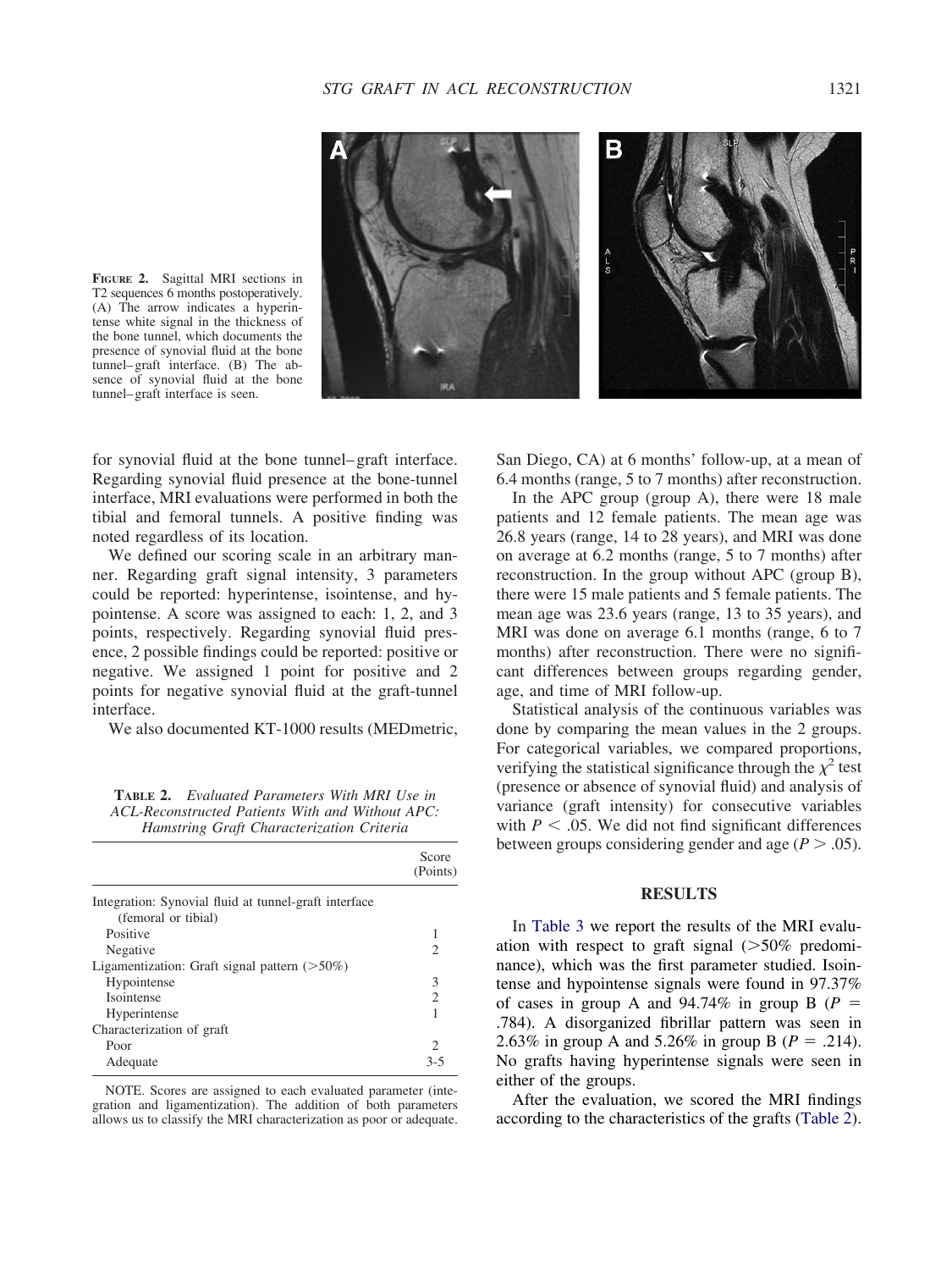|                | APC Group | Control Group | P Value    |
|----------------|-----------|---------------|------------|
| Intensity      |           |               | $P = .316$ |
| Hypointense    | 63.16%    | 42.11%        |            |
| Isointense     | 34.21%    | 52.63%        |            |
| Hyperintense   |           |               |            |
| Disorganized   | 2.63%     | 5.26%         |            |
| Synovial fluid |           |               | $P = .720$ |
| Positive       | 13.16%    | 5.26%         |            |
| Negative       | 86.84%    | 94.74%        |            |

<span id="page-5-0"></span>**TABLE 3.** *Characterization of Graft in Percentages in APC Group and Control Group: MRI Evaluation*

The mean scores after we evaluated the intensity characteristics of the graft were  $2.58 \pm 0.53$  in group A and 2.32  $\pm$  0.61 points in group B (*P* = .316).

The second parameter studied was the presence or absence of synovial fluid at the tendon-bone interface [\(Table 2\)](#page-4-0). The corresponding mean scores were 1.9 points (range, 1 to 2 points) in group A and 1.96 points (range, 1 to 2 points) in group B ( $P = .720$ ). These results correspond to the following percentages for synovial fluid at the interface: negative, 86.84% in group A and 94.74% in group B, and positive, 13.16% in group A and 5.26% in group B (Table 3).

The sum of the final mean values (both parameters analyzed) according to the imaging criteria was 4.45 points (range, 2 to 4 points) in group A and 4.2 points (range, 2 to 4 points) in group B  $(P > .05)$ . We interpreted these results as showing good integration (3 to 5 points) in 97.37% of group A patients and 94.74% of group B patients ( $P = .784$ ); we also found poor integration (1 to 2 points) in 2.63% and 5.26%, respectively  $(P = .214)$  (Table 4). It is important to note that this scoring scheme has not been validated in the literature.

At the last follow-up, 1 revision surgery was performed (including acute ruptures or chronic insufficiency) in group A and none in group B. We did not document secondary undesired effects or complications related to the use of intra-tunnel APC or other causes.

We obtained a mean measurement of  $1.86 \pm 1.81$ mm on KT-1000 analysis of our series at 6.4 months (range, 5 to 7 months) after the reconstruction. Two cases presented with poor graft integration on the MRI study, with one case in each group (with and without APC). One of these cases (with APC) was classified as normal on KT-1000; the other case was classified as abnormal. The number of cases with poor graft integration was too small for statistical analysis.

## **DISCUSSION**

Multiple factors contribute to the return to sports after ACL reconstruction with STG grafts. Regarding this point, integration of STG graft with the bone tunnel is a fundamental aspect to achieve in the postoperative stage[.11-13](#page-8-0)

The integration and ligamentization period (fibroblastic proliferation with production of type I collagen more inherent to ligaments than to tendons) consists of several phases with characteristic changes in each of them: in the initial phase, which begins between the first and second weeks after reconstruction, histologic analysis documents that there is central necrosis of the graft, together with hypocellularity without detectable revascularization. Then comes the proliferation phase, which presents maximum activity between the fourth and tenth weeks and is the most intense graft remodeling phase, presenting a precarious initial vascularization and cellular repopulation. Finally comes the ligamentization phase, where the graft's structural and biomechanical characteristics may become similar to those of an intact ACL, with the development of Sharpey fibers that show integration with the bone tunnels[.14-18](#page-8-0)

Most studies have shown that this phase lasts at least 4 to 6 months. It has not been possible to define the end of this phase because some changes occur even years after the reconstruction; currently, this is a matter of discussion. These characteristic changes are documentable through an MRI study[.19-24](#page-8-0)

At present, there is increasing interest in the use of APC in knee surgery, with the goal of improving tissue healing[.1,2,6,8](#page-7-0) Activated platelets release the content of their granules, which enclose about 30 bioactive proteins (growth factors and cytokines). These cytokines attract macrophages, mesenchymal cells, and osteoblasts predominantly, removing necrotic tissue and stimulating tissue regeneration.

The APC is obtained by centrifuging plasma previously procured from patients and processed with special techniques and reagents, which provides a

**TABLE 4.** *STG Graft MRI Characterization According to Scoring System We Designed to Evaluate Integration and Ligamentization on MRI in APC Group and Control Group: Final Scores of Graft-Tunnel Integration*

| Values         | APC Group | Control Group | P Value |
|----------------|-----------|---------------|---------|
| Intensity      | 2.58      | 2.32          | .316    |
| Synovial fluid | 1.9       | 1.96          | .720    |
| Mean           | 4.45      | 4.2           | > .05   |
|                |           |               |         |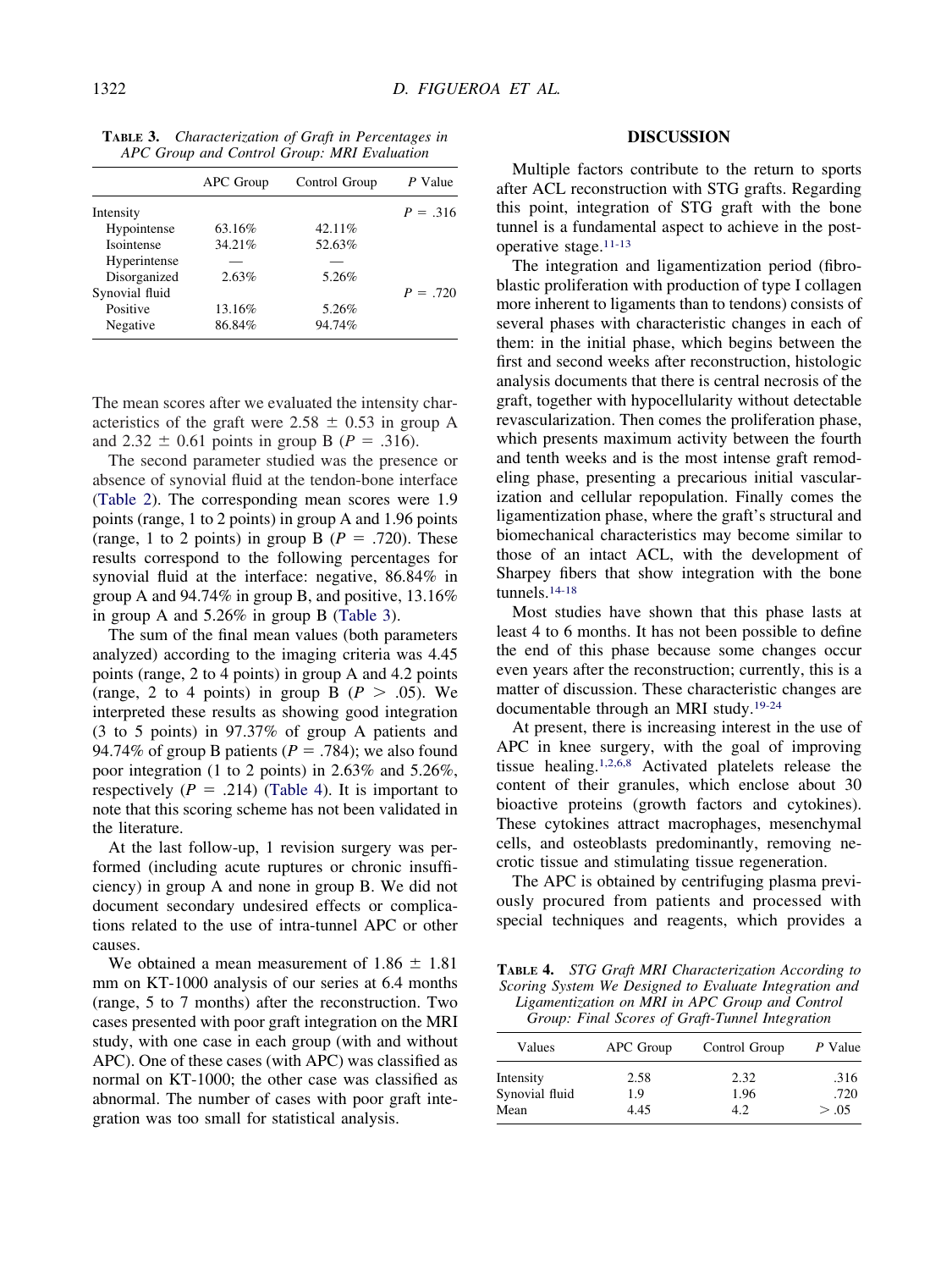platelet-rich plasma "super clot" that supplies growth factors to the zone where it is applied, hypothetically improving cell differentiation[.25-29](#page-8-0)

It has been reported in the literature that the use of APC has been beneficial in spinal fusion<sup>29</sup> and, recently, in total knee arthroplasty, suggesting shorter hospital stays, less need for transfusions, and greater knee range of motion after 6 weeks, allegedly because of faster tissue healing around the prosthesis[.6,7](#page-8-0)

APC applicability in ACL reconstruction is still controversial, but there is evidence that at least the mechanical properties would improve. Further clinical studies with greater levels of evidence are required to facilitate the understanding of the mechanism of action on different tissues when APC is used during ACL reconstruction[.1,2,10](#page-7-0)

In the literature there is little information documenting the maturation and integration characteristics of STG grafts with the bone tunnels in patients who have undergone ACL reconstruction with concomitant application of APC[.1-5](#page-7-0) With respect to the evaluation with MRI of soft-tissue graft incorporation after ACL reconstruction, Uchio et al.<sup>22</sup> analyzed 64 patients with MRI scans and second-look arthroscopy 2 years after the procedure. They confirmed the biological attachment of the graft radiographically by the prior injection of contrast medium into the femoral bone tunnel. They concluded that a high-intensity MRI signal may indicate late fixation of the graft on the femoral tunnel, predicting possible post-reconstruction articular instability.

Similarly, using MRI, Murakami et al.<sup>23</sup> studied the changes in soft-tissue grafts after ACL reconstruction in the tibial bone tunnels. They reported that gradually within the tibial tunnel, a homogeneous low-intensity signal is produced 7 to 12 months after the reconstruction. They suggest that maturation of the tendontunnel interface is complete between 6 and 12 months after the procedure.

Recently, there has been increased use of APC during knee surgery, but little is known about the follow-up findings on MRI that we might observe after ACL reconstruction.

At present, only a few publications in the literature reporting on the use of APC in ACL reconstruction have analyzed the characteristics of the grafts in relation to their maturation and integration to the bone tunnels. Most of them conclude that further clinical studies with greater levels of evidence are required to describe the mechanism of action for APC after these procedures.

Ventura et al[.10](#page-8-0) analyzed a series of 20 patients

undergoing ACL reconstruction with STG, adding intra-tunnel growth factors delivered through the APC. At 6 months after the procedure, they performed computed tomography (CT) evaluation. Their results documented that the grafts in the group with APC were better structured and filled the tunnels better compared with the control group on CT scans. CT highlighted a significant difference  $(P < .01)$  between ACL density in the 2 groups and showed that ACL density was similar to the density of the posterior cruciate ligament in the growth factor–treated group. The authors concluded that in the group with APC, they saw faster "ligamentization" on CT scan analysis. This study has the weakness that the entire surface of the soft-tissue grafts was not evaluated by CT scan, because only the articular margin of the tunnel-graft interface was analyzed. MRI could offer a better understanding of their findings.

Radice et al.<sup>1</sup> published their experience with the use of APC in ACL reconstruction. They performed a prospective study of a series of 50 ACL reconstructions with intra-tunnel APC, adding coagulated APC across the thickness of the graft through a bioactive gelatin used for multiple purposes in medicine (Gelita; Gelita Group, Eberbach, Germany). They divided their series into group A, with APC, and group B (control). They obtained serial MRI scans at 3, 4, 5, 6, 7, 8, and 9 months after surgery in group A. In the control group they obtained MRI scans at 3, 4, 6, 7, 9, 10, 11, and 12 months. They recorded the characteristics of the graft in terms of the intensity seen on MRI and the presence of synovial fluid at the tunnel-graft interface. They concluded that the APC positively affects the remodeling process of the graft used, shortening the normal maturation time by 49.4%. This study has the weakness that despite performing a series of MRI studies to document the ligamentization characteristics, the study included a factor that could alter the interpretation of the graft's characteristics in terms of its intensity, because the presence of the intra-graft Gelita could interfere with adequate interpretation of their findings.

In a recent study, Orrego et al[.2](#page-8-0) described a series of 108 patients who underwent ACL reconstruction with STG grafts, dividing them into 4 groups: a control group, a group undergoing reconstruction with APC, a group in which they placed a bone plug in the thickness of the STG graft and the interface to the bone within the tunnels, and a group consisting of a combination of APC and intrasubstance bone plug at the graft-bone interface. The authors studied the patients with MRI at 3 and 6 months after the procedure. They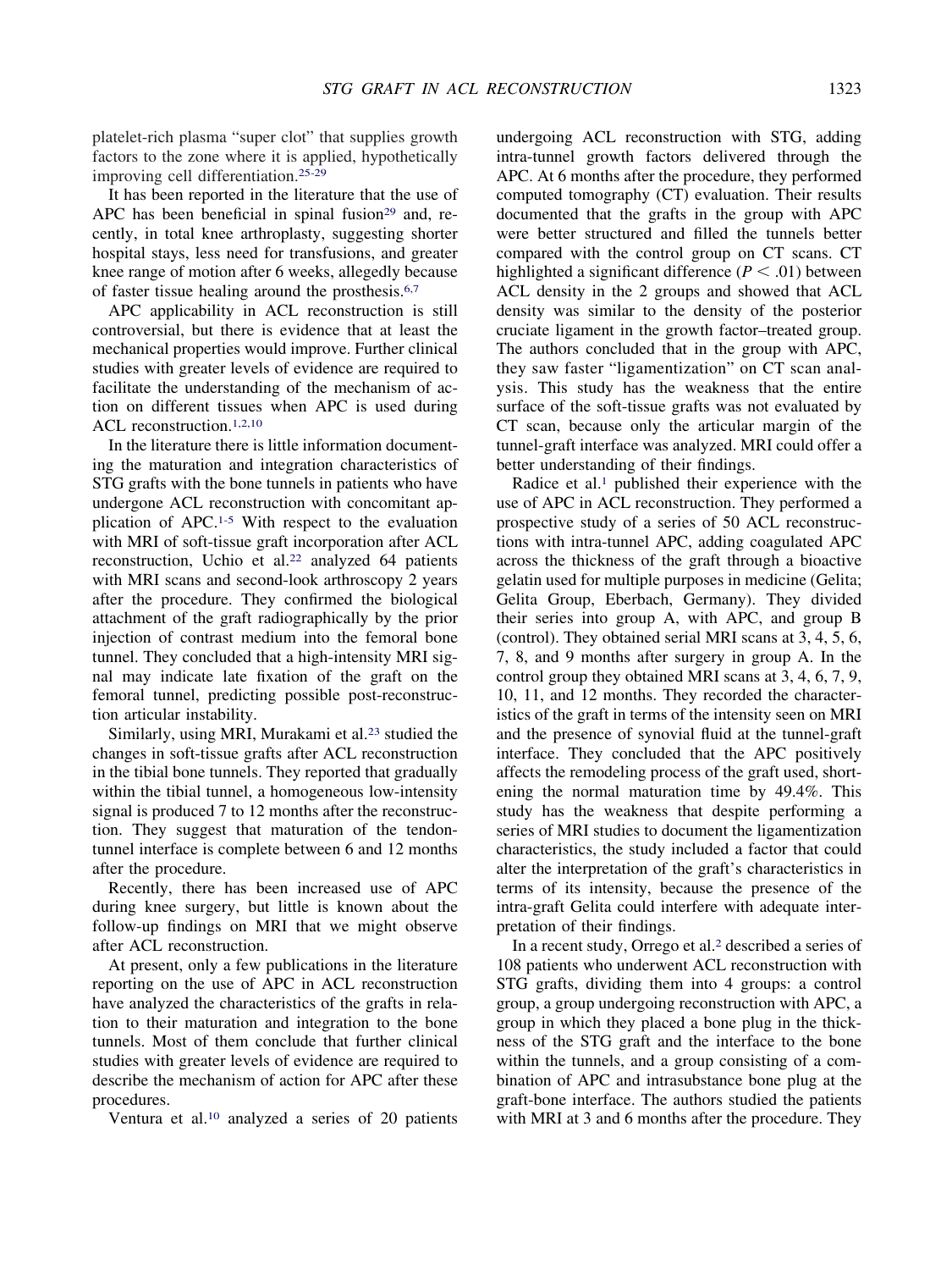<span id="page-7-0"></span>evaluated graft characteristics as to signal intensity and synovial fluid presence or absence at the bonegraft interface. Their results documented that the use of APC resulted in statistically significantly greater signal hypointensity compared with the control group, but this was not found when the APC group was compared with the groups that have a bone plug. They concluded that the APC improves the graft's maturation process when evaluated by MRI. These results were obtained through a statistical analysis that provides significance with respect to 4 groups; this point could alter the interpretation of the results obtained when a direct evaluation is made between 2 groups. Such a revision presents 4 different groups included in their study with multiple variables<sup>2</sup>; this could introduce bias in their results. The number of cases for each group was small, so it is possible that this might alter their results if analyzed with a greater number of cases. Our study analyzes this point in only 2 similar groups: one with APC use and one serving as control.

In our study we did not find significant differences between the 2 groups of patients (group A *v* group B) in relation to better integration or maturation of the graft evaluated by MRI studies at 6 months' follow-up.

In group A we found a trend toward a more hypointense signal of the graft evaluated by MRI; this could mean better ligamentization of the graft. Our results agree with what has been described in the literature, where we saw a tendency for maturation of the graft evaluated by MRI,<sup>1,2</sup> showing greater hypointensity (better ligamentization) in the group treated with APC. However, when we evaluated the presence of synovial fluid at the tunnel-graft interface, we could not show any benefit in the group treated with APC, finding a greater number of cases positive for the presence of synovial fluid at the tunnel-graft interface in this group, which can therefore be interpreted as showing less integration to the bone tunnels. In addition, when comparing the mean imaging scores of the evaluated parameters (ligamentization and presence of synovial fluid) in both groups (group A *v* group B), we found greater scores in the group treated with APC, without statistical significance.

We cannot explain the reason for the increased number of positive cases when observing the presence of synovial fluid at the bone-graft interface in the APC-treated group. According to the discussed literature, this could indicate less integration of the graft to the bone.

Currently, it is not possible to assert this finding. This signal at the bone-tunnel interface could possibly correlate to greater histologic activity, documented on MRI as a hyperintense signal. It is necessary to perform studies that correlate histologic and MRI findings to be able to determine this imaging characterization in an adequate way.

A weakness of our study is that the analysis of our patients was done with only 1 section at 1 given time. We do not know whether, in the long term, these differences will remain only as a trend or will become statistically significant. It is very important to continue with the proper follow-up of our series to report on the evolution of the patients from the standpoint of graft characterization by MRI, because it is possible that the effect of the APC is evident only during the first months after ACL reconstruction.

We studied MRI parameters described in the literature for the evaluation of graft integration and maturation at the bone-tunnel interface.<sup>1,2</sup> A scoring system was designed to collaborate with the understanding of the imaging findings of each case analyzed. One important weakness of our study is that this scoring system has not been validated in the literature; therefore the imaging results presented in this study should be evaluated with caution.

APC was applied in the same manner in the femoral and tibial bone tunnels during arthroscopic viewing in all cases, with the surgeon placing the clot with the Magellan syringe system into the bone tunnels, with the graft placed in its final position, allowing them to bathe in the APC before fixation. This technique of APC placement is 1 limitation in this study, because we do not know the APC amount that stayed in the tunnel and we do not know how much APC bathed the graft. These points may produce variability in the amount of APC placed in each case. These could alter the MRI results obtained in our study.

## **CONCLUSIONS**

In our consecutive series of patients who underwent ACL reconstruction with STG grafts, one group with intraoperative APC use versus a control group, followed up with MRI at 6 months after reconstruction, we did not find any statistically significant benefit in the APC group in terms of integration assessment and graft maturation (ligamentization).

#### **REFERENCES**

1. Radice F, Yañez R, Gutierrez V, et al. Uso de concentrado autologo rico en factores de crecimiento en la reconstrucción del LCA. *Rev Argent Artrosc* 2008;15:31-40.